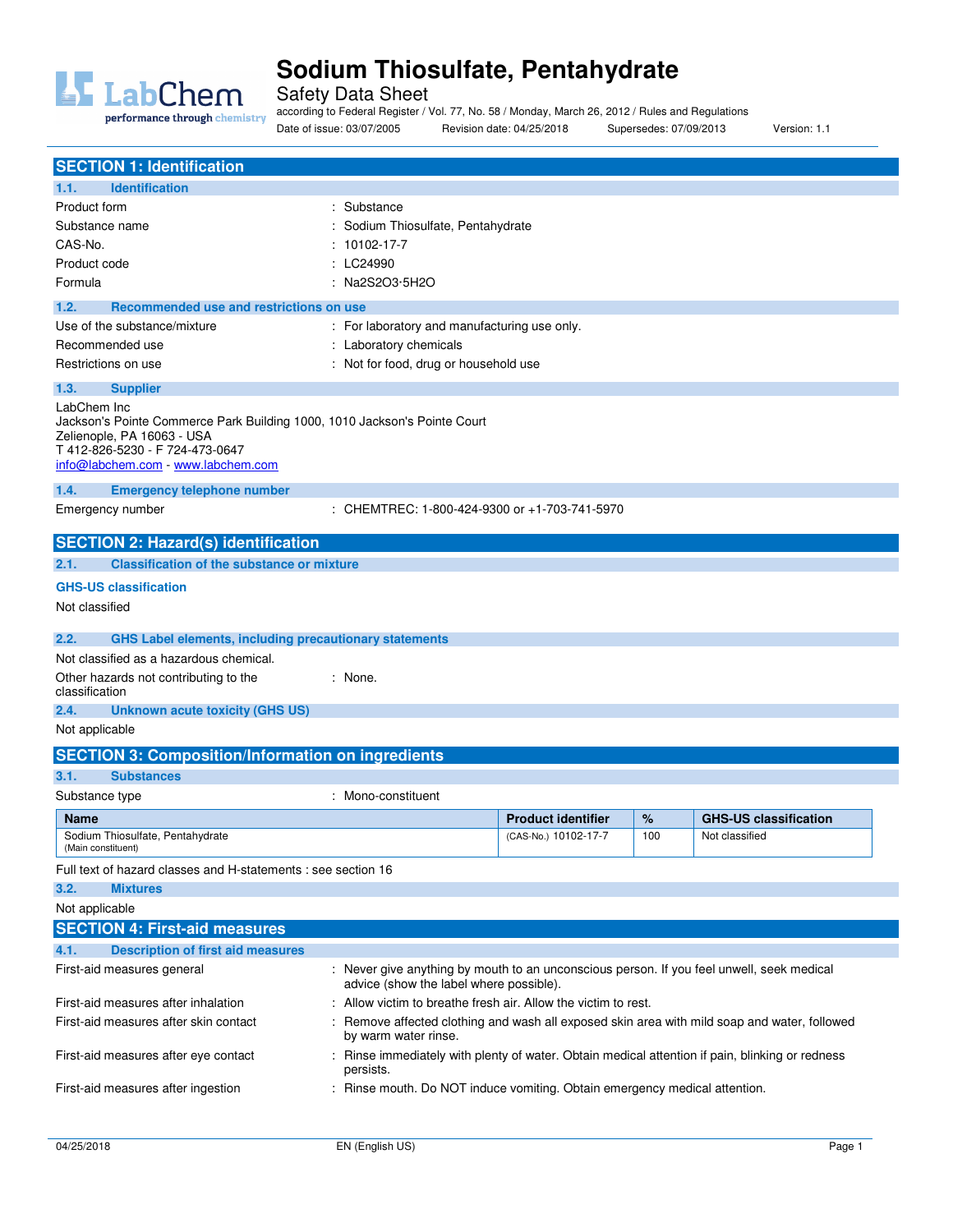Safety Data Sheet

according to Federal Register / Vol. 77, No. 58 / Monday, March 26, 2012 / Rules and Regulations

| 4.2.<br>Most important symptoms and effects (acute and delayed)                                         |                                                                                                                                                                                                     |  |
|---------------------------------------------------------------------------------------------------------|-----------------------------------------------------------------------------------------------------------------------------------------------------------------------------------------------------|--|
| Symptoms/effects                                                                                        | : Not expected to present a significant hazard under anticipated conditions of normal use.                                                                                                          |  |
| 4.3.<br>Immediate medical attention and special treatment, if necessary                                 |                                                                                                                                                                                                     |  |
| No additional information available                                                                     |                                                                                                                                                                                                     |  |
| <b>SECTION 5: Fire-fighting measures</b>                                                                |                                                                                                                                                                                                     |  |
| Suitable (and unsuitable) extinguishing media<br>5.1.                                                   |                                                                                                                                                                                                     |  |
|                                                                                                         |                                                                                                                                                                                                     |  |
| Suitable extinguishing media<br>Unsuitable extinguishing media                                          | : Foam. Dry powder. Carbon dioxide. Water spray. Sand.                                                                                                                                              |  |
|                                                                                                         | : Do not use a heavy water stream.                                                                                                                                                                  |  |
| 5.2.<br>Specific hazards arising from the chemical                                                      |                                                                                                                                                                                                     |  |
| Reactivity                                                                                              | : Product is not explosive.                                                                                                                                                                         |  |
| Special protective equipment and precautions for fire-fighters<br>5.3.                                  |                                                                                                                                                                                                     |  |
| Firefighting instructions                                                                               | : Use water spray or fog for cooling exposed containers. Exercise caution when fighting any                                                                                                         |  |
|                                                                                                         | chemical fire. Prevent fire-fighting water from entering environment.                                                                                                                               |  |
| Protection during firefighting                                                                          | : Do not enter fire area without proper protective equipment, including respiratory protection.                                                                                                     |  |
| <b>SECTION 6: Accidental release measures</b>                                                           |                                                                                                                                                                                                     |  |
| Personal precautions, protective equipment and emergency procedures<br>6.1.                             |                                                                                                                                                                                                     |  |
|                                                                                                         |                                                                                                                                                                                                     |  |
| 6.1.1.<br>For non-emergency personnel                                                                   |                                                                                                                                                                                                     |  |
| Protective equipment                                                                                    | : Safety glasses.                                                                                                                                                                                   |  |
| <b>Emergency procedures</b>                                                                             | : Evacuate unnecessary personnel.                                                                                                                                                                   |  |
| 6.1.2.<br>For emergency responders                                                                      |                                                                                                                                                                                                     |  |
| Protective equipment                                                                                    | : Equip cleanup crew with proper protection.                                                                                                                                                        |  |
| Emergency procedures                                                                                    | : Ventilate area.                                                                                                                                                                                   |  |
| 6.2.<br><b>Environmental precautions</b>                                                                |                                                                                                                                                                                                     |  |
| Prevent entry to sewers and public waters. Notify authorities if liquid enters sewers or public waters. |                                                                                                                                                                                                     |  |
|                                                                                                         |                                                                                                                                                                                                     |  |
| 6.3.<br>Methods and material for containment and cleaning up                                            |                                                                                                                                                                                                     |  |
| Methods for cleaning up                                                                                 | : On land, sweep or shovel into suitable containers. Minimize generation of dust. Store away<br>from other materials.                                                                               |  |
| 6.4.<br>Reference to other sections                                                                     |                                                                                                                                                                                                     |  |
| See Heading 8. Exposure controls and personal protection.                                               |                                                                                                                                                                                                     |  |
|                                                                                                         |                                                                                                                                                                                                     |  |
| <b>SECTION 7: Handling and storage</b>                                                                  |                                                                                                                                                                                                     |  |
| <b>Precautions for safe handling</b><br>7.1.                                                            |                                                                                                                                                                                                     |  |
| Precautions for safe handling                                                                           | Wash hands and other exposed areas with mild soap and water before eating, drinking or<br>smoking and when leaving work. Provide good ventilation in process area to prevent formation<br>of vapor. |  |
| Hygiene measures                                                                                        | : Wash contaminated clothing before reuse.                                                                                                                                                          |  |
| 7.2.<br>Conditions for safe storage, including any incompatibilities                                    |                                                                                                                                                                                                     |  |
| Storage conditions                                                                                      | : Keep container closed when not in use.                                                                                                                                                            |  |
| Incompatible products                                                                                   | Strong oxidizers.                                                                                                                                                                                   |  |
| Incompatible materials                                                                                  | Direct sunlight. Air and moisture sensitive. Hygroscopic.                                                                                                                                           |  |
|                                                                                                         |                                                                                                                                                                                                     |  |
| <b>SECTION 8: Exposure controls/personal protection</b>                                                 |                                                                                                                                                                                                     |  |
| <b>Control parameters</b><br>8.1.                                                                       |                                                                                                                                                                                                     |  |
| No additional information available                                                                     |                                                                                                                                                                                                     |  |
|                                                                                                         |                                                                                                                                                                                                     |  |

| 8.2. | Appropriate engineering controls |                                                                                                            |
|------|----------------------------------|------------------------------------------------------------------------------------------------------------|
|      | Appropriate engineering controls | : Emergency eve wash fountains should be available in the immediate vicinity of any potential<br>exposure. |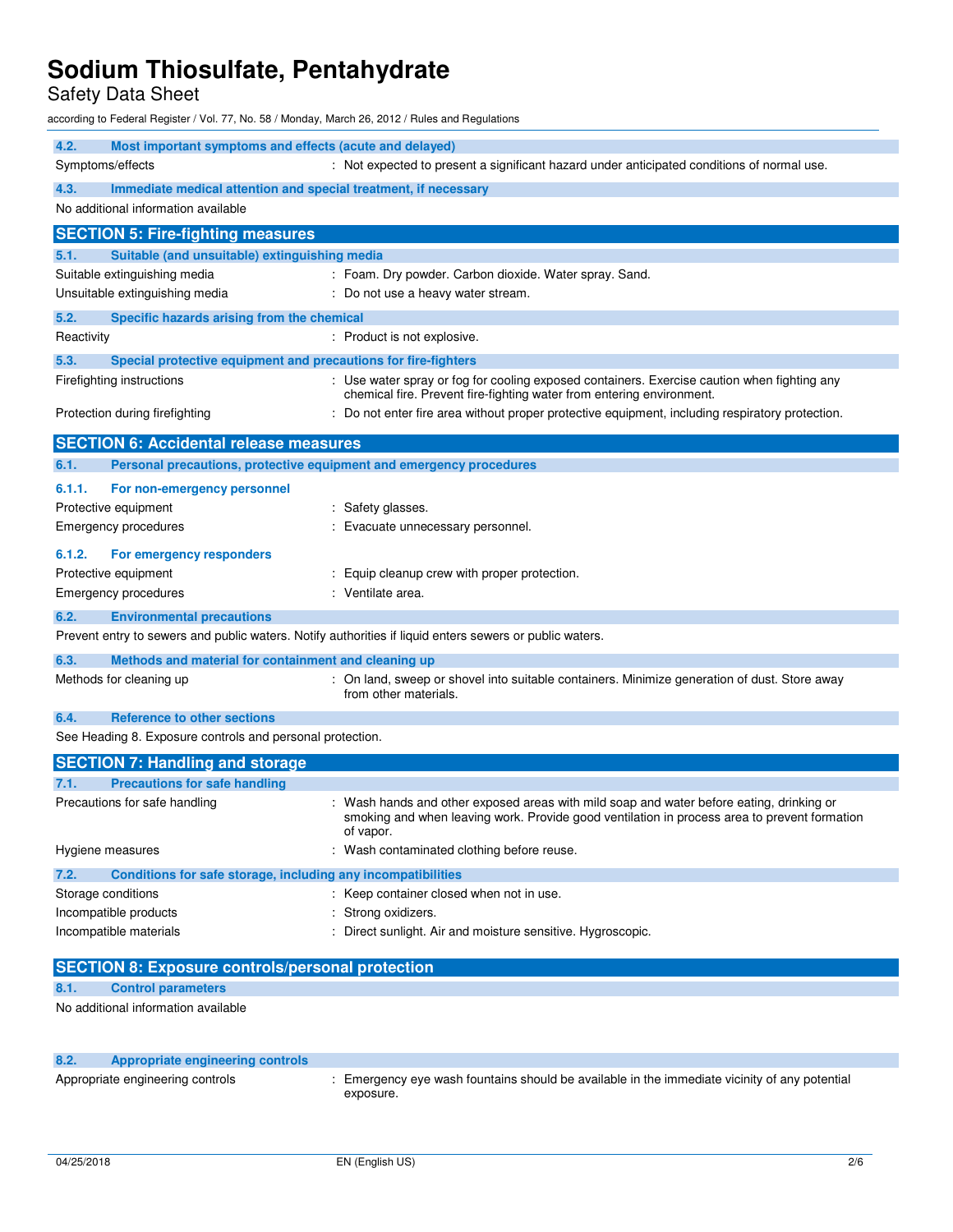Safety Data Sheet

according to Federal Register / Vol. 77, No. 58 / Monday, March 26, 2012 / Rules and Regulations

**8.3. Individual protection measures/Personal protective equipment** 

### **Personal protective equipment:**

Safety glasses.



### **Hand protection:**

Wear protective gloves.

### **Eye protection:**

Chemical goggles or safety glasses

### **Respiratory protection:**

Respiratory protection not required in normal conditions

### **Other information:**

Do not eat, drink or smoke during use.

| <b>SECTION 9: Physical and chemical properties</b>            |                                                                                             |  |
|---------------------------------------------------------------|---------------------------------------------------------------------------------------------|--|
| Information on basic physical and chemical properties<br>9.1. |                                                                                             |  |
| Physical state                                                | : Solid                                                                                     |  |
| Appearance                                                    | Crystalline solid.                                                                          |  |
| Color                                                         | Colourless or white                                                                         |  |
| Odor                                                          | Odorless                                                                                    |  |
| Odor threshold                                                | No data available                                                                           |  |
| рH                                                            | No data available                                                                           |  |
| pH solution                                                   | 6 - 8.4 5% solution                                                                         |  |
| Melting point                                                 | 45 ℃                                                                                        |  |
| Freezing point                                                | No data available                                                                           |  |
| Boiling point                                                 | 100 ℃                                                                                       |  |
| Flash point                                                   | No data available                                                                           |  |
| Relative evaporation rate (butyl acetate=1)                   | No data available                                                                           |  |
| Flammability (solid, gas)                                     | Non flammable.                                                                              |  |
| Vapor pressure                                                | No data available                                                                           |  |
| Relative vapor density at 20 °C                               | No data available                                                                           |  |
| Relative density                                              | No data available                                                                           |  |
| Specific gravity / density                                    | : $1.73$ g/cm <sup>3</sup>                                                                  |  |
| Molecular mass                                                | 248.18 g/mol                                                                                |  |
| Solubility                                                    | Soluble in water. Soluble in ammonia. Insoluble in organic solvents.<br>Water: 79.4 g/100ml |  |
| Log Pow                                                       | $-4.35$                                                                                     |  |
| Auto-ignition temperature                                     | No data available                                                                           |  |
| Decomposition temperature                                     | No data available                                                                           |  |
| Viscosity, kinematic                                          | No data available                                                                           |  |
| Viscosity, dynamic                                            | No data available                                                                           |  |
| <b>Explosion limits</b>                                       | No data available                                                                           |  |
| <b>Explosive properties</b>                                   | Not applicable.                                                                             |  |
| Oxidizing properties                                          | None.                                                                                       |  |

**9.2. Other information** 

No additional information available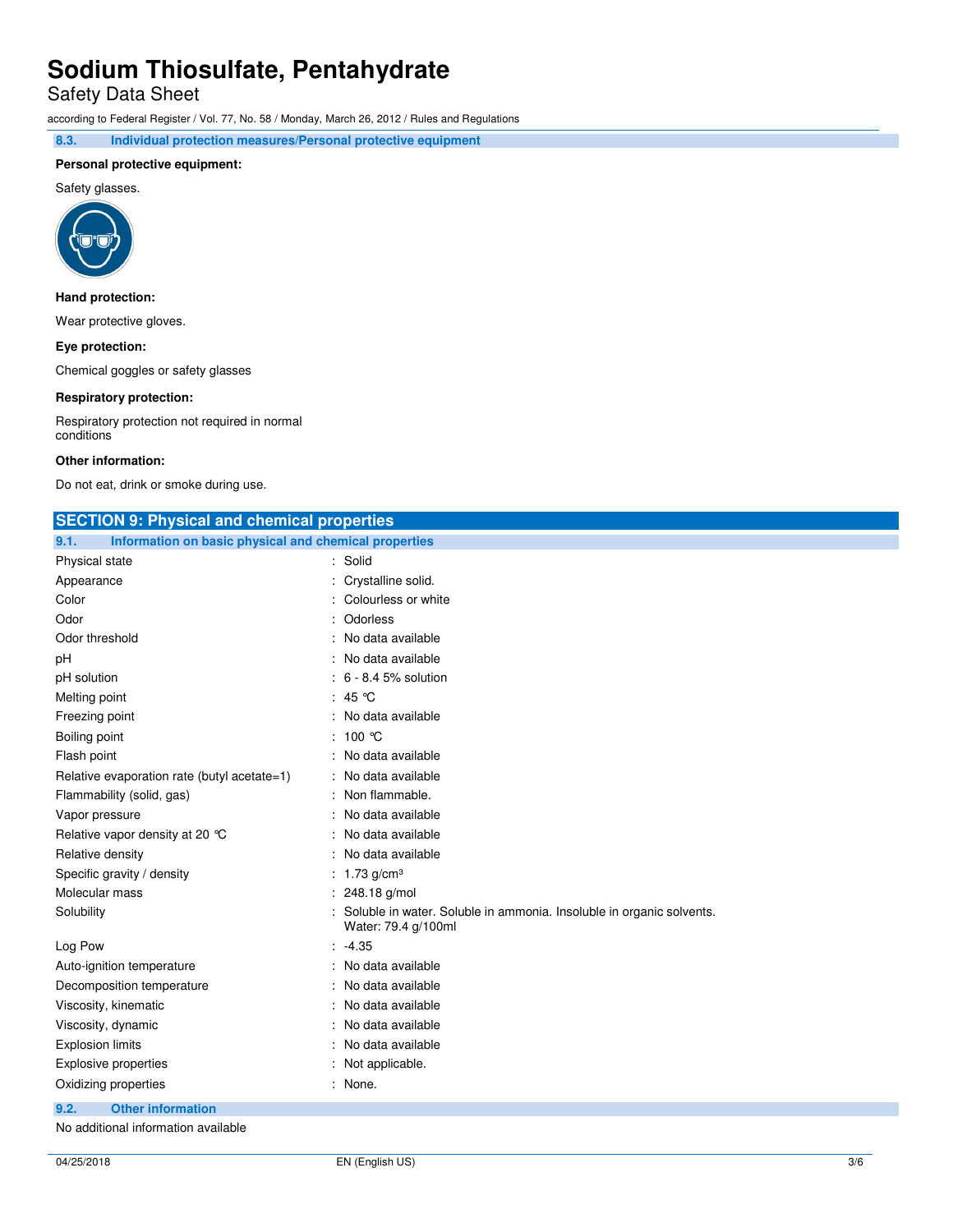Safety Data Sheet

according to Federal Register / Vol. 77, No. 58 / Monday, March 26, 2012 / Rules and Regulations

| <b>SECTION 10: Stability and reactivity</b>        |                                                                     |
|----------------------------------------------------|---------------------------------------------------------------------|
| 10.1.<br><b>Reactivity</b>                         |                                                                     |
| Product is not explosive.                          |                                                                     |
| 10.2.<br><b>Chemical stability</b>                 |                                                                     |
| Hygroscopic.                                       |                                                                     |
| 10.3.<br><b>Possibility of hazardous reactions</b> |                                                                     |
| Not established.                                   |                                                                     |
| 10.4.<br><b>Conditions to avoid</b>                |                                                                     |
| Direct sunlight. Moisture. Air contact.            |                                                                     |
|                                                    |                                                                     |
| 10.5.<br><b>Incompatible materials</b>             |                                                                     |
| Strong oxidizers.                                  |                                                                     |
| 10.6.<br><b>Hazardous decomposition products</b>   |                                                                     |
| Sulfur compounds.                                  |                                                                     |
| <b>SECTION 11: Toxicological information</b>       |                                                                     |
| 11.1.<br>Information on toxicological effects      |                                                                     |
|                                                    |                                                                     |
| Likely routes of exposure                          | : Skin and eye contact                                              |
| Acute toxicity                                     | : Not classified                                                    |
| Sodium Thiosulfate, Pentahydrate (10102-17-7)      |                                                                     |
| LD50 oral rat                                      | 5000 mg/kg                                                          |
| ATE US (oral)                                      | 5000 mg/kg body weight                                              |
| Skin corrosion/irritation                          | Not classified                                                      |
| Serious eye damage/irritation                      | Not classified                                                      |
| Respiratory or skin sensitization                  | Not classified                                                      |
| Germ cell mutagenicity                             | : Not classified                                                    |
|                                                    | Based on available data, the classification criteria are not met    |
| Carcinogenicity                                    | : Not classified                                                    |
| Reproductive toxicity                              | : Not classified                                                    |
|                                                    | Based on available data, the classification criteria are not met    |
| Specific target organ toxicity - single exposure   | : Not classified                                                    |
| Specific target organ toxicity - repeated          | : Not classified                                                    |
| exposure                                           |                                                                     |
| Aspiration hazard                                  | : Not classified                                                    |
| Potential Adverse human health effects and         | : Based on available data, the classification criteria are not met. |
| symptoms                                           |                                                                     |
|                                                    |                                                                     |
| <b>SECTION 12: Ecological information</b>          |                                                                     |
| 12.1.<br><b>Toxicity</b>                           |                                                                     |
| Sodium Thiosulfate, Pentahydrate (10102-17-7)      |                                                                     |
| LC50 fish 1                                        | $\geq 10000$                                                        |
| <b>Persistence and degradability</b><br>12.2.      |                                                                     |
| Sodium Thiosulfate, Pentahydrate (10102-17-7)      |                                                                     |
| Persistence and degradability                      | Not established.                                                    |
| <b>Bioaccumulative potential</b><br>12.3.          |                                                                     |
| Sodium Thiosulfate, Pentahydrate (10102-17-7)      |                                                                     |
| Log Pow                                            | $-4.35$                                                             |
| Bioaccumulative potential                          | Not established.                                                    |
| 12.4.<br><b>Mobility in soil</b>                   |                                                                     |
| No additional information available                |                                                                     |
|                                                    |                                                                     |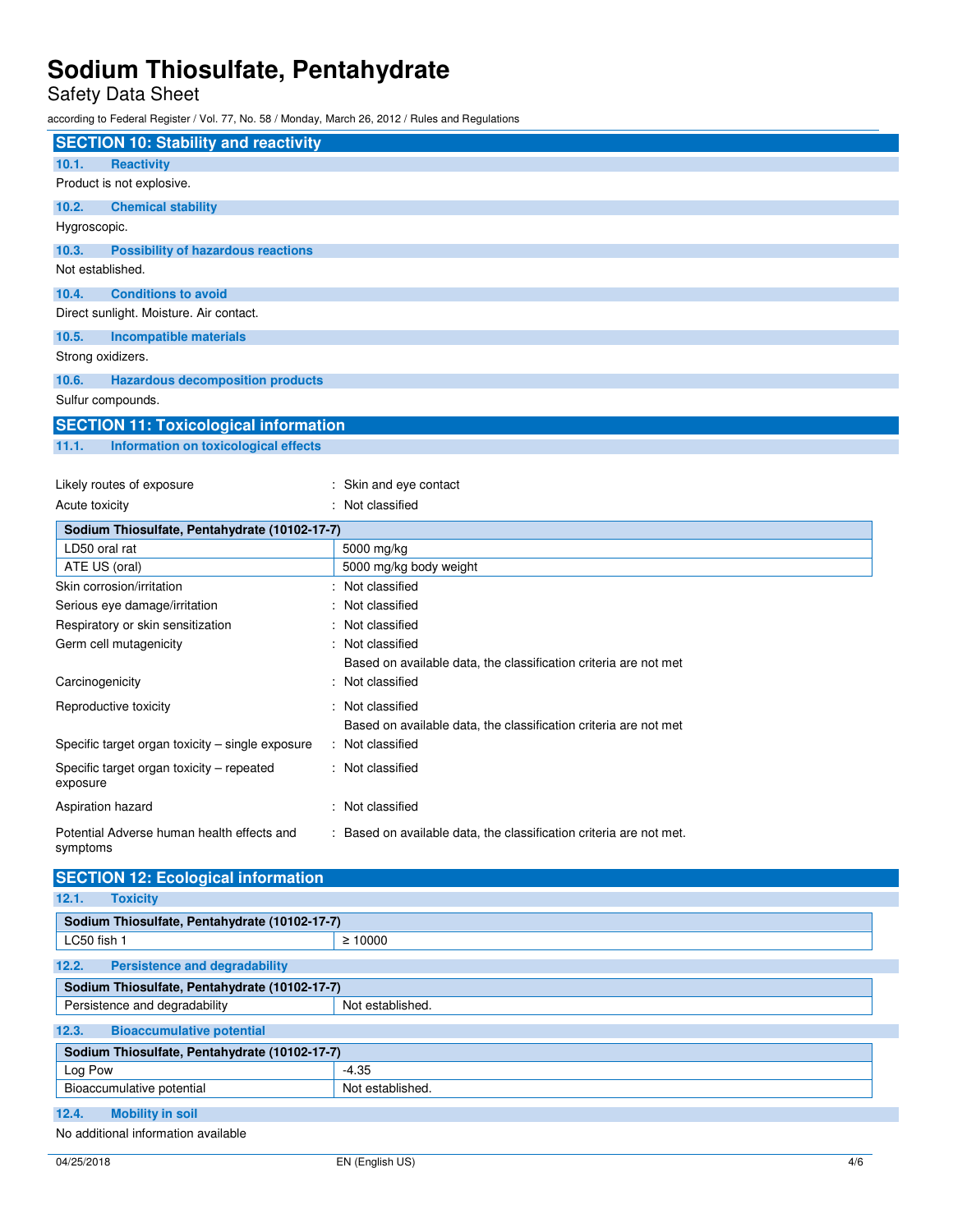Safety Data Sheet

according to Federal Register / Vol. 77, No. 58 / Monday, March 26, 2012 / Rules and Regulations

### **12.5. Other adverse effects**

Other information  $\cdot$  Avoid release to the environment.

| <b>SECTION 13: Disposal considerations</b> |                                                                           |
|--------------------------------------------|---------------------------------------------------------------------------|
| <b>Disposal methods</b><br>13.1.           |                                                                           |
| Waste disposal recommendations             | : Dispose in a safe manner in accordance with local/national regulations. |
| Ecology - waste materials                  | : Avoid release to the environment.                                       |
|                                            |                                                                           |

### **SECTION 14: Transport information**

### **Department of Transportation (DOT)**

In accordance with DOT Not regulated

| <b>SECTION 15: Regulatory information</b>                                 |
|---------------------------------------------------------------------------|
| 15.1. US Federal regulations                                              |
| Sodium Thiosulfate, Pentahydrate (10102-17-7)                             |
| Listed on the United States TSCA (Toxic Substances Control Act) inventory |

All components of this product are listed, or excluded from listing, on the United States Environmental Protection Agency Toxic Substances Control Act (TSCA) inventory

### **15.2. International regulations**

### **CANADA**

| Sodium Thiosulfate, Pentahydrate (10102-17-7) |  |
|-----------------------------------------------|--|
|-----------------------------------------------|--|

Listed on the Canadian DSL (Domestic Substances List)

### **EU-Regulations**

No additional information available

### **National regulations**

### **Sodium Thiosulfate, Pentahydrate (10102-17-7)**

Not listed on the Canadian IDL (Ingredient Disclosure List)

### **15.3. US State regulations**

 California Proposition 65 - This product does not contain any substances known to the state of California to cause cancer, developmental and/or reproductive harm

| <b>SECTION 16: Other information</b> |                                                                                                                           |
|--------------------------------------|---------------------------------------------------------------------------------------------------------------------------|
| Revision date                        | : 04/25/2018                                                                                                              |
| Other information                    | : None.                                                                                                                   |
| NFPA health hazard                   | : 1 - Materials that, under emergency conditions, can cause<br>significant irritation.                                    |
| NFPA fire hazard                     | : 1 - Materials that must be preheated before ignition can<br>occur.                                                      |
| NFPA reactivity                      | : 1 - Materials that in themselves are normally stable but can<br>become unstable at elevated temperatures and pressures. |